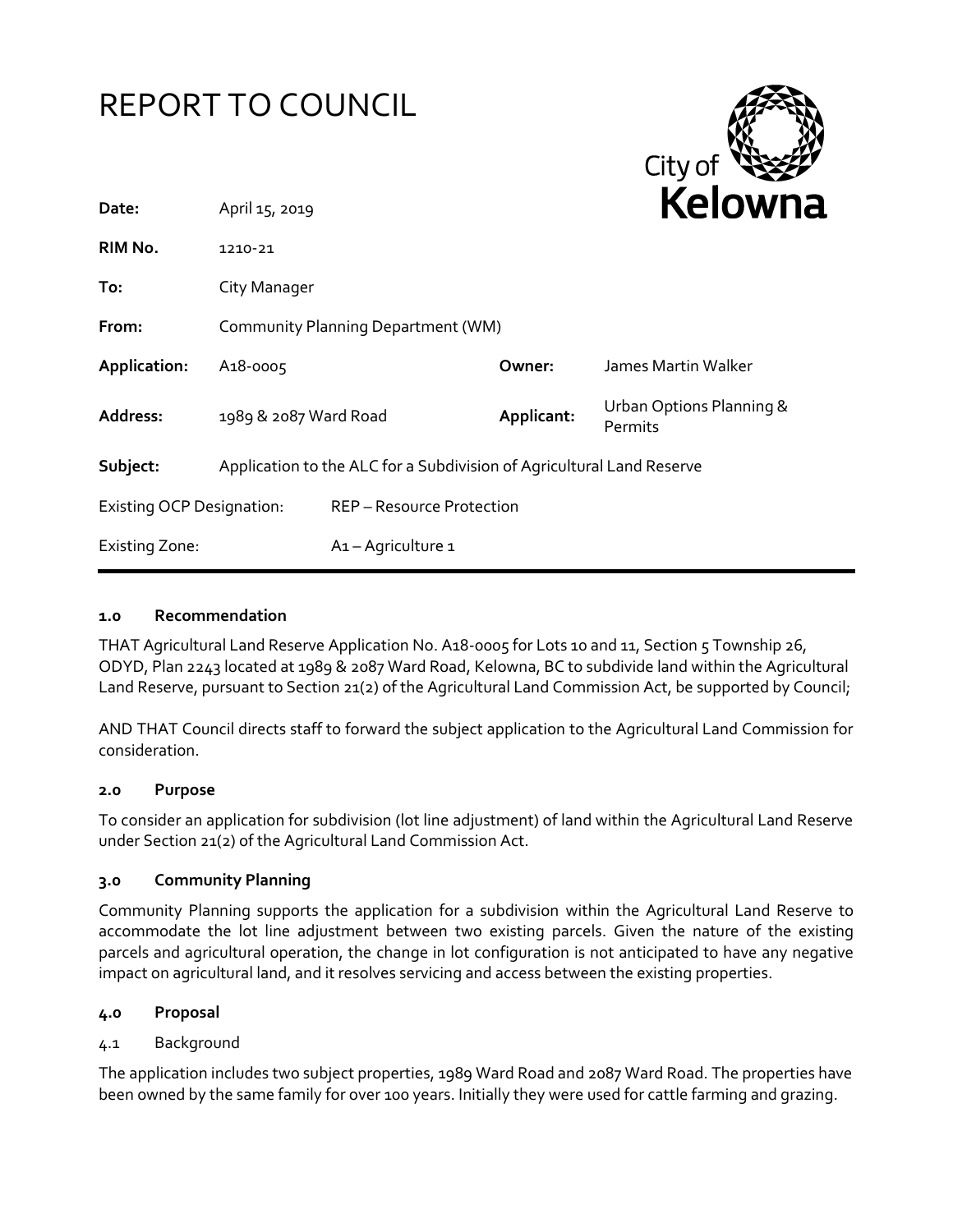In the 1970s, the use changed to grapes and most recently to apple and cherry production. The applicant has indicated the intent that the agriculture currently occurring on the properties will continue.

1989 Ward Road is 23.3 acres in size and is in cherry and apple production (50 % cherries, 50 % apples). Approximately one acre is unplanted and is used at harvest time for the storage of harvest boxes and vehicle movements for loading. The applicant has indicated this unplanted area also contains bee hives, which were recently added to the site. The existing single family dwelling on the east side of the property was constructed in the 1950s. It is currently accessed through 2087 Ward Road. There is also a pump building and a worker/packing box shelter near the centre of the property.

The other property, 2087 Ward Road, is 1.0 acre in size and is approximately 66% in apple orchard production. A farm implement storage building is located on site. There are no dwellings currently located on 2087 Ward Road. The services (water and electrical) for the dwelling located on 1989 Ward Road run through 2087 Ward Road, and the dwelling can be accessed through this property.

## 4.2 Project Description

The application is to adjust the boundary between the two existing properties. The lot line adjustment would transfer the existing dwelling from the larger parcel, 1989 Ward Road, to the smaller parcel, 2087 Ward Road. The proposed 2087 Ward Road would be just under one acre (0.95 acres / 3,876 m<sup>2</sup>) include an accessory building and a small cleared area which is occupied by the existing onsite septic disposal system. The adjustment would allow all of the existing cherry and apple orchard to be completely located on 1989 Ward Road.

The proposal would leave 2087 Ward Road without a principal dwelling and essentially allow for the construction of a single family dwelling in the future. At that time, any proposed construction would have to meet current Agricultural Land Commission (ALC) and City regulations and policies, which would help reduce any potential impact to the active agricultural operation.

The applicants have worked with staff and considered feedback from the Agricultural Advisory Committee to reduce the overall size of 2087 Ward Road and reduce the potential impact to the agricultural operation. If the application is supported by Council and the ALC, a technical subdivision application will be required prior to final subdivision approval.

# 4.3 Site Context

The subject properties are located in the City's Southeast Kelowna Sector. The Future Land Use is REP – Resource Protection and it is within the Agricultural Land Reserve. It is located outside of the Permanent Growth Boundary. 1989 Ward Road is 9.4 ha (23.3 acres) in area and 2087 Ward Road is 0.4 ha (1.0 acres) in area. All surrounding properties are zoned A1 – Agriculture and in the ALR.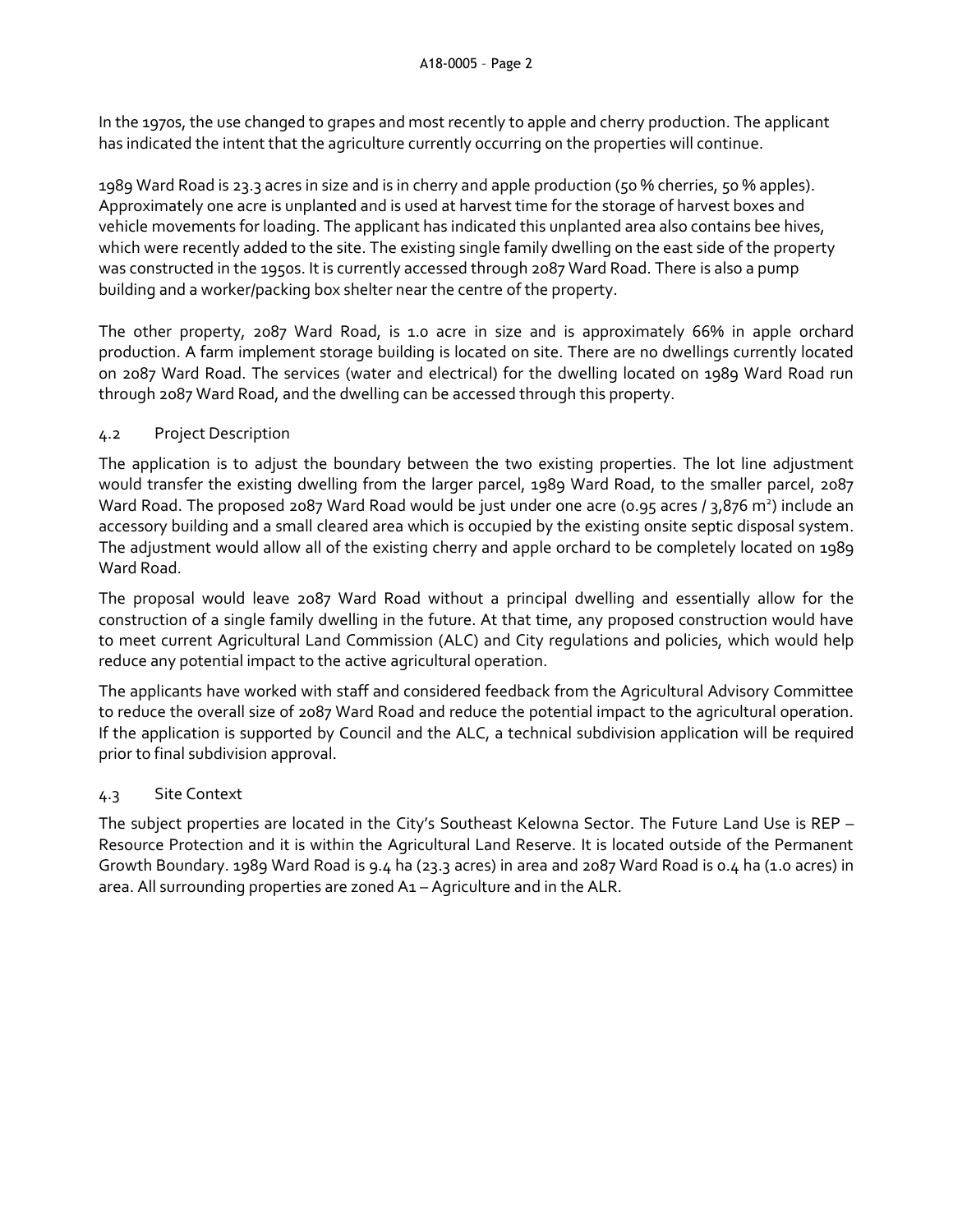

#### **Map 1 – Subject Properties**

### **5.0 Current Development Policies**

5.1 Kelowna Official Community Plan (OCP)

### **Chapter 4 – Land Use Designation Definitions**

#### **Resource Protection Area**

Generally, land areas within this designation (whether they are within the permanent growth boundary or not) will not be supported for exclusion from the ALR or for more intensive development than that allowed under current zoning regulations, except in specific circumstances where the City of Kelowna will allow exceptions to satisfy civic objectives for the provision of park/recreation uses.

#### **Chapter 5 - Development Process**

### **Agricultural Land Use Policies**

### **Objective 5.33 Protect and enhance local agriculture**.

**Policy .1 Protect Agricultural Land.** Retain the agricultural land base by supporting the ALR and by protecting agricultural lands from development, except as otherwise noted in the City of Kelowna Agricultural Plan. Ensure that the primary use of agricultural land is agriculture, regardless of parcel size.

**Policy .3 Urban Uses**. Direct urban uses to lands within the urban portion of the Permanent Growth Boundary, in the interest of reducing development and speculative pressure on agricultural lands.

**Policy .7 Subdivision.** Maximize potential for the use of farmland by not allowing the subdivision of agricultural land into smaller parcels (with the exception of Homesite Severances approved by the ALC) except where significant positive benefits to agriculture can be demonstrated.